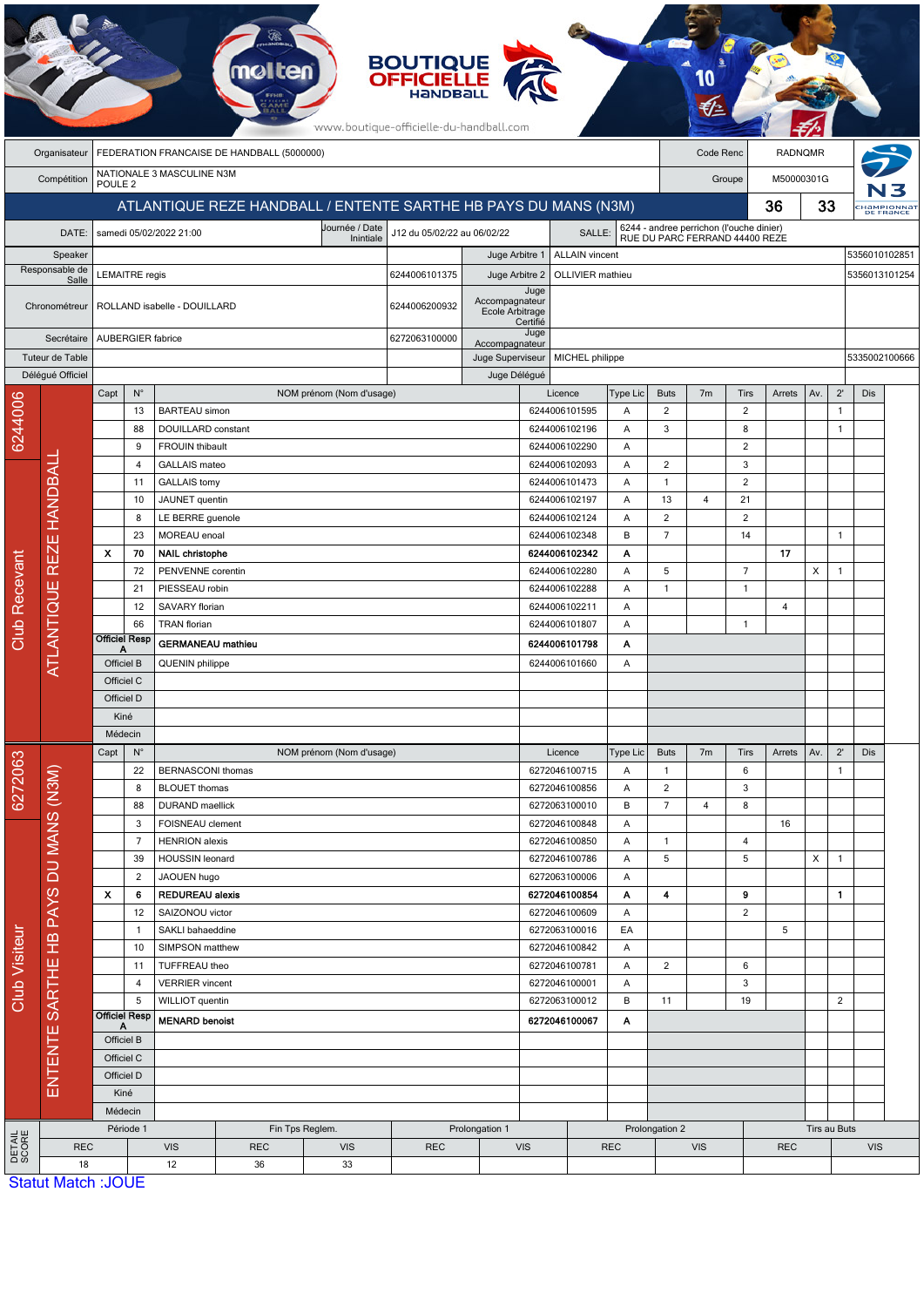|                                                                | Organisateur           |    |           | FEDERATION FRANCAISE DE HANDBALL (5000000)                              | Code Renc        | <b>RADNQMR</b>         |       |                                                                 |            |    |  |
|----------------------------------------------------------------|------------------------|----|-----------|-------------------------------------------------------------------------|------------------|------------------------|-------|-----------------------------------------------------------------|------------|----|--|
| NATIONALE 3 MASCULINE N3M<br>Compétition<br>POULE <sub>2</sub> |                        |    |           |                                                                         |                  |                        |       | Groupe                                                          | M50000301G |    |  |
|                                                                |                        |    |           | ATLANTIQUE REZE HANDBALL / ENTENTE SARTHE HB PAYS DU MANS (N3M)         |                  |                        |       |                                                                 | 36         | 33 |  |
|                                                                |                        |    |           |                                                                         | Déroulé du Match |                        |       |                                                                 |            |    |  |
|                                                                |                        |    |           |                                                                         | Temps            | Score                  |       | Action                                                          |            |    |  |
|                                                                |                        |    |           | <b>PERIODE 1</b>                                                        | 24:54            | $14 - 11$              |       | Tir JR N°10 JAUNET quentin                                      |            |    |  |
| Temps<br>00:19                                                 | Score<br>$00 - 00$     |    |           | Action<br>Tir JR N°88 DOUILLARD constant                                | 25:00<br>26:17   | $14 - 11$<br>$14 - 11$ | 2     | 2MN JV N°5 WILLIOT quentin<br>Tir JV N°12 SAIZONOU victor       |            |    |  |
| 00:26                                                          | $00 - 00$              |    | ۹R        | Arrêt JV N°3 FOISNEAU clement                                           | 26:20            | $14 - 11$              |       | Arrêt JR N°70 NAIL christophe                                   |            |    |  |
| 00:58<br>01:03                                                 | $00 - 00$<br>$00 - 00$ |    |           | Tir JV N°6 REDUREAU alexis<br>Arrêt JR N°70 NAIL christophe             | 26:40<br>27:13   | $15 - 11$<br>$15 - 11$ |       | But JR N°13 BARTEAU simon<br>Tir JV N°22 BERNASCONI thomas      |            |    |  |
| 01:15                                                          | $00 - 00$              |    |           | Tir JR N°9 FROUIN thibault                                              | 27:16            | $15 - 11$              |       | Arrêt JR N°70 NAIL christophe                                   |            |    |  |
| 01:18                                                          | $00 - 00$              |    |           | Arrêt JV N°3 FOISNEAU clement                                           | 27:24            | $16 - 11$              |       | <b>But JR N°13 BARTEAU simon</b>                                |            |    |  |
| 01:50<br>01:54                                                 | $00 - 00$<br>$00 - 00$ |    |           | Tir JV N°8 BLOUET thomas<br>Arrêt JR N°70 NAIL christophe               | 27:52<br>28:11   | $16 - 11$<br>$16 - 11$ | 2     | 2MN JV N°39 HOUSSIN leonard<br>Tir JR N°23 MOREAU enoal         |            |    |  |
| 02:06                                                          | $00 - 00$              |    |           | Tir JR N°10 JAUNET quentin                                              | 28:17            | $16 - 11$              |       | Arrêt JV N°1 SAKLI bahaeddine                                   |            |    |  |
| 02:08                                                          | $00 - 00$              |    |           | Arrêt JV N°3 FOISNEAU clement                                           | 28:41            | $16 - 11$              |       | Tir JV N°5 WILLIOT quentin                                      |            |    |  |
| 02:11<br>02:31                                                 | $00 - 01$<br>$00 - 01$ |    |           | But JV N°5 WILLIOT quentin<br>Tir JV N°11 TUFFREAU theo                 | 28:44<br>29:06   | $16 - 11$<br>$16 - 11$ |       | Arrêt JR N°70 NAIL christophe<br>Tir JV N°12 SAIZONOU victor    |            |    |  |
| 02:34                                                          | $00 - 01$              |    |           | Arrêt JR N°70 NAIL christophe                                           | 29:08            | $16 - 11$              |       | Arrêt JR N°70 NAIL christophe                                   |            |    |  |
| 02:44                                                          | $00 - 02$              |    |           | But JV N°88 DURAND maellick                                             | 29:21            | $17 - 11$              |       | But JR N°23 MOREAU enoal                                        |            |    |  |
| 03:19<br>04:31                                                 | $00 - 02$<br>$00 - 02$ |    |           | Tir JR N°88 DOUILLARD constant<br>Avertissement JV N°39 HOUSSIN leonard | 29:55<br>30:00   | $17 - 12$<br>$18 - 12$ |       | But JV N°22 BERNASCONI thomas<br>But JR N°88 DOUILLARD constant |            |    |  |
| 05:03                                                          | $00 - 02$              |    |           | Tir JR N°10 JAUNET quentin                                              |                  |                        |       | <b>PERIODE 2</b>                                                |            |    |  |
| 05:05<br>05:51                                                 | $00 - 02$<br>$00 - 02$ |    | ۹R        | Arrêt JV N°3 FOISNEAU clement<br>Tir JR N°72 PENVENNE corentin          |                  | Score                  |       |                                                                 |            |    |  |
| 05:54                                                          | $00 - 02$              |    |           | Arrêt JV N°3 FOISNEAU clement                                           | Temps<br>30:21   | $18 - 12$              |       | Action<br>Tir JV N°22 BERNASCONI thomas                         |            |    |  |
| 06:01                                                          | $00 - 02$              |    |           | Avertissement JR N°72 PENVENNE corentin                                 | 30:24            | $18 - 12$              |       | Arrêt JR N°70 NAIL christophe                                   |            |    |  |
| 06:22<br>06:51                                                 | $00 - 03$<br>$01 - 03$ |    |           | But JV N°5 WILLIOT quentin<br>But JR N°21 PIESSEAU robin                | 30:31<br>30:31   | $18 - 12$<br>$18 - 12$ |       | Tir JR N°10 JAUNET quentin<br>Arrêt JV N°1 SAKLI bahaeddine     |            |    |  |
| 07:15                                                          | $01 - 04$              |    |           | But JV N°8 BLOUET thomas                                                | 31:14            | $18 - 13$              |       | But JV N°39 HOUSSIN leonard                                     |            |    |  |
| 07:41                                                          | $01 - 04$              |    |           | Tir JR N°10 JAUNET quentin                                              | 31:24            | $19 - 13$              |       | But JR N°10 JAUNET quentin                                      |            |    |  |
| 07:42                                                          | $01 - 04$              |    |           | Arrêt JV N°3 FOISNEAU clement                                           | 31:37            | $19 - 13$              |       | Tir JV N°4 VERRIER vincent                                      |            |    |  |
| 07:48<br>08:10                                                 | $01 - 05$<br>$01 - 05$ |    |           | But JV N°11 TUFFREAU theo<br>Tir JR N°88 DOUILLARD constant             | 32:07<br>32:10   | $19 - 13$<br>$19 - 13$ |       | Tir JR N°23 MOREAU enoal<br>Arrêt JV N°1 SAKLI bahaeddine       |            |    |  |
| 08:14                                                          | $01 - 05$              |    |           | Arrêt JV N°3 FOISNEAU clement                                           | 32:18            | $19 - 13$              |       | Tir JV N°22 BERNASCONI thomas                                   |            |    |  |
| 08:24                                                          | $01 - 05$              |    |           | Tir JV N°11 TUFFREAU theo                                               | 32:58            | $20 - 13$              |       | <b>But JR N°4 GALLAIS mateo</b>                                 |            |    |  |
| 08:27<br>08:32                                                 | $01 - 05$<br>$01 - 05$ |    |           | Arrêt JR N°70 NAIL christophe<br>Tir JR N°9 FROUIN thibault             | 33:25<br>33:50   | $20 - 14$<br>$21 - 14$ |       | But JV N°39 HOUSSIN leonard<br>But JR N°23 MOREAU enoal         |            |    |  |
| 08:34                                                          | $01 - 05$              |    |           | Arrêt JV N°3 FOISNEAU clement                                           | 34:06            | $21 - 15$              | ÷.    | But 7m JV N°88 DURAND maellick                                  |            |    |  |
| 09:03                                                          | $01 - 05$              |    |           | Tir JV N°11 TUFFREAU theo                                               | 34:10            | $21 - 15$              | 2     | 2MN JR N°13 BARTEAU simon                                       |            |    |  |
| 10:07<br>10:46                                                 | $02 - 05$<br>$03 - 05$ |    | Уđ        | But 7m JR N°10 JAUNET quentin<br>But JR N°4 GALLAIS mateo               | 34:32<br>34:34   | $21 - 15$<br>$21 - 15$ |       | Tir JR N°10 JAUNET quentin<br>Arrêt JV N°1 SAKLI bahaeddine     |            |    |  |
| 10:59                                                          | $03 - 05$              | 2. |           | 2MN JV N°5 WILLIOT quentin                                              | 35:20            | $21 - 15$              |       | Tir JR N°4 GALLAIS mateo                                        |            |    |  |
| 11:28                                                          | $03 - 06$              |    |           | But JV N°6 REDUREAU alexis                                              | 35:22            | $21 - 15$              |       | Arrêt JV N°1 SAKLI bahaeddine                                   |            |    |  |
| 12:14<br>12:18                                                 | $03 - 06$<br>$04 - 06$ |    |           | Tir JR N°10 JAUNET quentin<br>But JR N°10 JAUNET quentin                | 35:57<br>36:50   | $21 - 16$<br>$22 - 16$ | 57.62 | But JV N°6 REDUREAU alexis<br>But 7m JR N°10 JAUNET quentin     |            |    |  |
| 13:03                                                          | $05 - 06$              |    |           | <b>But JR N°72 PENVENNE corentin</b>                                    | 37:41            | $23 - 16$              |       | But JR N°10 JAUNET quentin                                      |            |    |  |
| 13:31                                                          | $05 - 06$              |    |           | Tir JV N°5 WILLIOT quentin                                              | 37:49            | $23 - 16$              | 2.    | 2MN JV N°22 BERNASCONI thomas                                   |            |    |  |
| 13:33                                                          | $05 - 06$              |    |           | Arrêt JR N°70 NAIL christophe<br><b>But JR N°72 PENVENNE corentin</b>   | 38:31            | $23 - 16$              |       | Tir JV N°4 VERRIER vincent                                      |            |    |  |
| 13:41<br>13:48                                                 | $06 - 06$<br>$06 - 06$ |    | H.        | Temps Mort d'Equipe Visiteur                                            | 38:34<br>39:01   | $23 - 16$<br>$23 - 16$ |       | Arrêt JR N°70 NAIL christophe<br>Tir JV N°6 REDUREAU alexis     |            |    |  |
| 14:06                                                          | $06 - 07$              |    |           | But JV N°8 BLOUET thomas                                                | 39:03            | $23 - 16$              |       | Arrêt JR N°70 NAIL christophe                                   |            |    |  |
| 14:43                                                          | $07 - 07$              |    |           | But JR N°23 MOREAU enoal                                                | 39:11            | $23 - 17$              |       | But JV N°5 WILLIOT quentin                                      |            |    |  |
| 15:27<br>17:15                                                 | $07 - 07$<br>$08 - 07$ |    | :7.       | Tir JV N°7 HENRION alexis<br>But 7m JR N°10 JAUNET quentin              | 39:54<br>40:16   | $24 - 17$<br>$24 - 18$ |       | But JR N°10 JAUNET quentin<br>But JV N°7 HENRION alexis         |            |    |  |
| 17:49                                                          | $08 - 07$              |    |           | Tir JV N°22 BERNASCONI thomas                                           | 40:31            | $24 - 18$              | 2     | 2MN JV N°6 REDUREAU alexis                                      |            |    |  |
| 17:52                                                          | $08 - 07$              |    |           | Arrêt JR N°70 NAIL christophe                                           | 40:43            | $25 - 18$              |       | But JR N°88 DOUILLARD constant                                  |            |    |  |
| 18:07<br>18:52                                                 | $09 - 07$<br>$09 - 07$ |    |           | But JR N°72 PENVENNE corentin<br>Tir JV N°5 WILLIOT quentin             | 41:20<br>41:31   | $25 - 19$<br>$26 - 19$ |       | But JV N°5 WILLIOT quentin<br>But JR N°10 JAUNET quentin        |            |    |  |
| 18:58                                                          | $09 - 07$              |    |           | Arrêt JR N°70 NAIL christophe                                           | 41:56            | $26 - 19$              |       | Tir JV N°5 WILLIOT quentin                                      |            |    |  |
| 19:09                                                          | $09 - 07$              |    |           | Tir JR N°23 MOREAU enoal                                                | 41:58            | $26 - 19$              |       | Arrêt JR N°70 NAIL christophe                                   |            |    |  |
| 19:11<br>19:39                                                 | $09 - 07$<br>$10 - 07$ |    | AR        | Arrêt JV N°3 FOISNEAU clement<br>But JR N°88 DOUILLARD constant         | 42:29<br>42:42   | $26 - 19$<br>$26 - 20$ | 1745  | Tir JV N°5 WILLIOT quentin<br>But 7m JV N°88 DURAND maellick    |            |    |  |
| 19:49                                                          | $10 - 07$              |    |           | Tir JV N°7 HENRION alexis                                               | 43:15            | $27 - 20$              |       | But JR N°8 LE BERRE guenole                                     |            |    |  |
| 19:51                                                          | $10 - 07$              |    |           | Arrêt JR N°70 NAIL christophe                                           | 43:28            | $27 - 21$              |       | But JV N°5 WILLIOT quentin                                      |            |    |  |
| 20:24<br>20:49                                                 | $10 - 08$<br>$11 - 08$ |    |           | But JV N°88 DURAND maellick<br>But JR N°23 MOREAU enoal                 | 44:02<br>44:15   | $27 - 21$<br>$27 - 22$ |       | Tir JR N°23 MOREAU enoal<br>But JV N°5 WILLIOT quentin          |            |    |  |
| 21:26                                                          | $12 - 08$              |    |           | But JR N°8 LE BERRE guenole                                             | 44:23            | $27 - 22$              |       | Temps Mort d'Equipe Recevant                                    |            |    |  |
| 21:49                                                          | $12 - 09$              |    | <b>MA</b> | But 7m JV N°88 DURAND maellick                                          | 44:44            | $28 - 22$              |       | But JR N°72 PENVENNE corentin                                   |            |    |  |
| 22:19<br>22:32                                                 | $13 - 09$<br>$13 - 10$ |    | 54        | But JR N°23 MOREAU enoal<br>But 7m JV N°88 DURAND maellick              | 45:26<br>45:27   | $29 - 22$<br>$29 - 22$ |       | But JR N°72 PENVENNE corentin<br>Temps Mort d'Equipe Visiteur   |            |    |  |
| 22:38                                                          | $13 - 10$              |    | 2.        | 2MN JR N°88 DOUILLARD constant                                          | 45:49            | $29 - 23$              |       | <b>But JV N°6 REDUREAU alexis</b>                               |            |    |  |
| 23:21                                                          | $14 - 10$              |    |           | But JR N°23 MOREAU enoal                                                | 46:42            | $30 - 23$              |       | But JR N°10 JAUNET quentin                                      |            |    |  |
| 23:55<br>24:30                                                 | $14 - 10$<br>$14 - 10$ |    |           | Tir JV N°88 DURAND maellick<br>Tir JV N°7 HENRION alexis                | 47:09<br>47:42   | $30 - 24$<br>$30 - 24$ |       | But JV N°6 REDUREAU alexis<br>Tir JR N°23 MOREAU enoal          |            |    |  |
| 24:33                                                          | $14 - 10$              |    |           | Arrêt JR N°70 NAIL christophe                                           | 47:46            | $30 - 24$              |       | Arrêt JV N°3 FOISNEAU clement                                   |            |    |  |
| 24:36                                                          | $14 - 11$              |    |           | But JV N°88 DURAND maellick                                             | 48:11            | $31 - 24$              |       | But JR N°10 JAUNET quentin                                      |            |    |  |
|                                                                |                        |    |           |                                                                         | 48:57            | $31 - 24$              |       | Tir JV N°4 VERRIER vincent                                      |            |    |  |